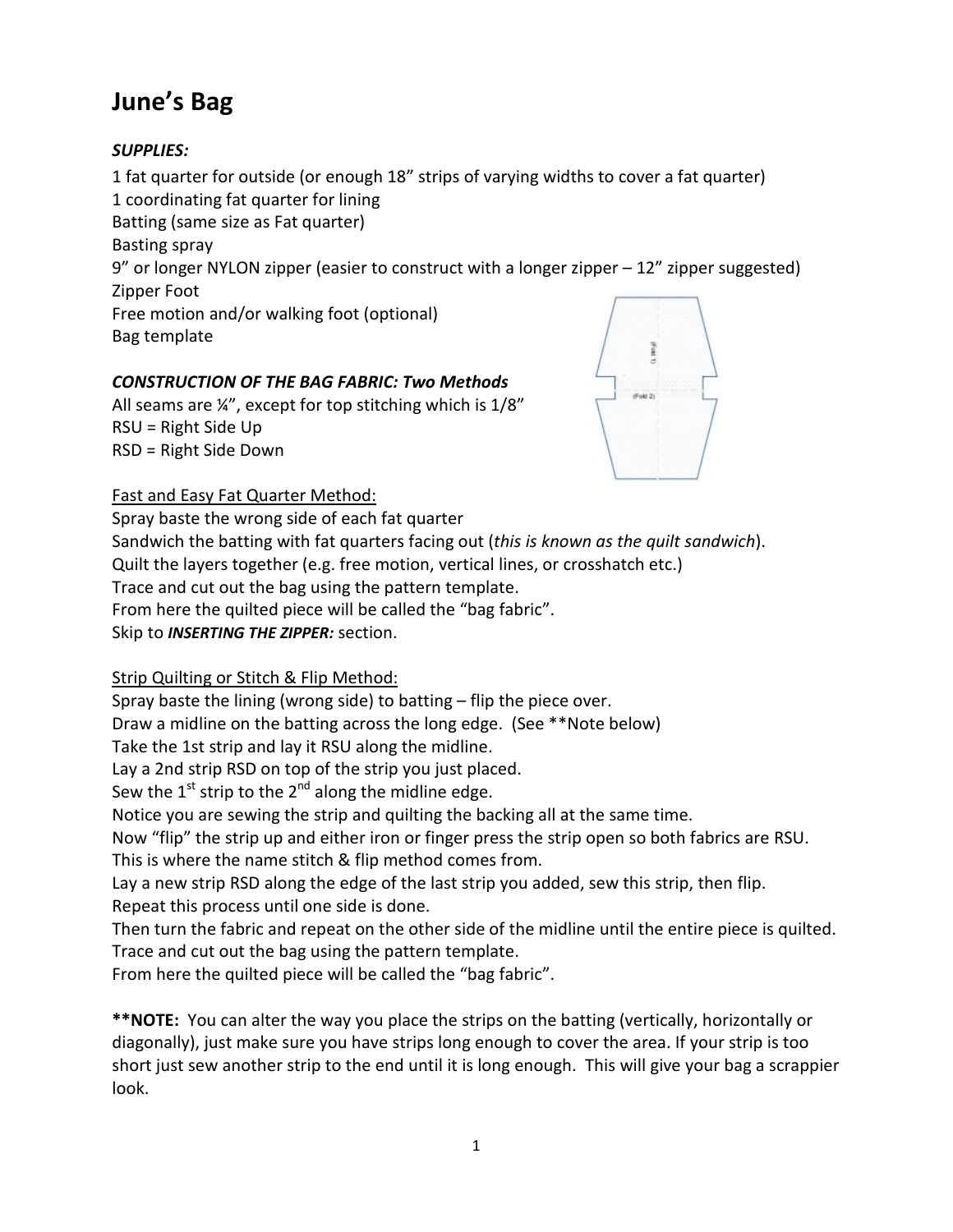### *INSERTING THE ZIPPER:*

With the bag fabric facing up, pin closed zipper with pull tab facing down, on the short edge of the bag fabric. The stop at the bottom of the zipper should be  $\frac{1}{2}$  from the edge of the fabric.

*If using a zipper longer than the bag fabric, place the zipper so that the zipper pull tab is off the fabric edge.*

Using a zipper foot, stitch the zipper to the bag fabric.

Turn zipper RSU, press bag fabric away from the zipper teeth.

Topstitch the bag fabric down so it will not interfere when the zipper is in use.

Bring the bottom edge of the bag fabric to the top edge of bag fabric.

The right side of the bag fabric will be facing down; the zipper with pull tab will be facing up. Sew the zipper as you did above.

You may have to open the zipper to top stitch the bag fabric down.

### *FINAL CONSTRUCTION:*

### *Important!* **Make sure you UNZIP the bag half way open!**

Fold the bag so the lining is face out.

Match up the bag edges, making sure that the zipper is aligned.

Use a closer zigzag stitch for this final construction stage to give your bag a more finished look. Sew from the zipper down making sure to secure the zipper by sewing back & forth across the zipper a couple of times.

To make the boxed corner, match the remaining open edge at the bottom of the bag with the side seam you just sewed.

Sew this edge closed.

Now do the same for the other side.

Turn the bag inside out and voila a new bag is born!